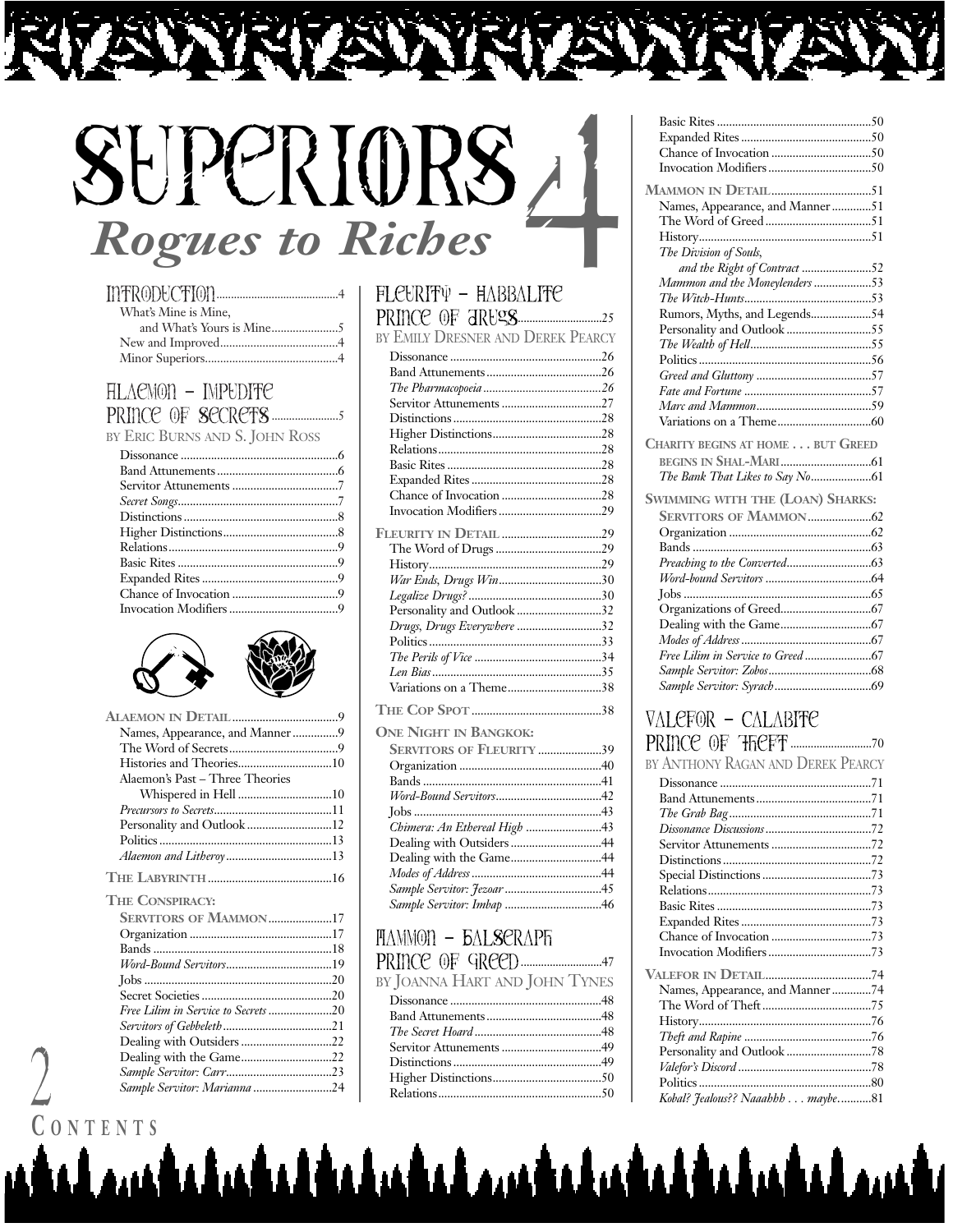

| Sample Tether: The Isabella Stewart |  |
|-------------------------------------|--|
| Gardner Museum, Boston88            |  |
| ON THE LAM:                         |  |
|                                     |  |
|                                     |  |
|                                     |  |
|                                     |  |
|                                     |  |
|                                     |  |
|                                     |  |
|                                     |  |
|                                     |  |
|                                     |  |
|                                     |  |
|                                     |  |
| Sample Servitor:                    |  |
| Lazarrabal, a.k.a. "Johnny K" 99    |  |
| Sample Servitor: Ming-soo Wing,     |  |
| a.k.a. "Jessica Wong"100            |  |
|                                     |  |
|                                     |  |
|                                     |  |

#### Vapula **–** Habbalite PRINCE OF TECTINOLOGY...........101

BY JOANNA HART AND DEREK PEARCY

**ETV** 

| The Mad Scientist's Toolbox102         |  |
|----------------------------------------|--|
|                                        |  |
| Testing and Dissonance103              |  |
| Artifacts of Technology104             |  |
| Experimental Attunements 104           |  |
|                                        |  |
|                                        |  |
|                                        |  |
|                                        |  |
|                                        |  |
|                                        |  |
|                                        |  |
|                                        |  |
|                                        |  |
| Chance of Invocation 106               |  |
| Invocation Modifiers106                |  |
|                                        |  |
| Names, Appearance, and Manner107       |  |
| The Word of Technology107              |  |
|                                        |  |
| The Age of Unreason 109                |  |
| The Great Experimenter's               |  |
| Beautiful Daughter 110                 |  |
|                                        |  |
| Personality and Outlook 112            |  |
| Politics                               |  |
|                                        |  |
| Vapula and the Archangel of Purity 115 |  |

بمانية المقيمة يمشيه وبينة

# **ABOUT** *IN NOMINE*

Steve Jackson Games is committed to full support of the *In Nomine* system. Our address is SJ Games, Box 18957, Austin, TX 78760. Please include a self-addressed, stamped envelope (SASE) any time you write us! Resources now available include:

*Pyramid* (**www.sjgames.com/pyramid**)*.* Our online magazine includes new rules and articles for *In Nomine*. It also covers all the hobby's top games – *AD&D, Traveller, World of Darkness, Call of Cthulhu, Shadowrun* and many more – and other SJ Games releases like *GURPS, INWO, Car Wars, Toon, Ogre Miniatures* and more. And *Pyramid* subscribers also have access to playtest files online, to see (and comment on) new books before they're released.

*New supplements and adventures. In Nomine* continues to grow, and we'll be happy to let you know what's new. A current catalog is available for an SASE. Or check out our Web site (below).

*Errata.* Everyone makes mistakes, including us – but we do our best to fix our errors. Up-to-date errata sheets for all *In Nomine* releases, including this book, are always available from SJ Games; be sure to include an SASE with your request. Or download them from the Web – see below.

*Q&A*. We do our best to answer game questions accompanied by an SASE. *Gamer input.* We value your comments. We will consider them, not only for new products, but also when we update this book on later printings!

*Internet.* Visit us on the World Wide Web at **www.sjgames.com** for an online catalog, errata and hundreds of pages of information. We also have conferences on Compuserve and AOL. You can get specific information about this book at **www.sjgames.com/in-nomine/superiors4**.

*Mailing List.* Much of the online discussion of *In Nomine* happens on our e-mail list. To join, send mail to majordomo@lists.io.com with "subscribe in nomine-l" in the body.

*In Nomine IRC.* We also support online roleplaying channels for *In Nomine*. If you'd like to start a MOO or similar Internet environment for gaming *In Nomine*, please check out our policy information at **www.sjgames.com/in-nomine/angelmush.html**.

ina lahndahada dada

| Variations on a Theme118               |  |
|----------------------------------------|--|
| <b>THE LATHES OF HELL119</b>           |  |
|                                        |  |
|                                        |  |
|                                        |  |
| Sample Tether: Merit Systems, Inc120   |  |
| <b>ENGINEERING THE INFERNAL AGE:</b>   |  |
| <b>SERVITORS OF VAPULA 121</b>         |  |
|                                        |  |
|                                        |  |
|                                        |  |
| Word-bound Servitors 126               |  |
|                                        |  |
|                                        |  |
| More Than is Dream'd of                |  |
| In Your Laboratory 128                 |  |
| Special Research Groups 130            |  |
| Free Lilim in Service to Technology130 |  |
| Dealing with Outsiders 131             |  |
| Dealing with the Game131               |  |
|                                        |  |
| Sample Servitor: Azod 132              |  |
| Sample Servitor: Memmutar133           |  |
|                                        |  |

| HDVENTURE SEEDS134 |  |
|--------------------|--|
|                    |  |

| <b>SEEDS OF SECRETS134</b>             |
|----------------------------------------|
| The Lasagna of the Damned134           |
|                                        |
|                                        |
|                                        |
|                                        |
| It's the Government! 137               |
|                                        |
| The Debt Collectors137                 |
| Mammon for President!138               |
|                                        |
|                                        |
|                                        |
| <b>SEEDS OF TECHNOLOGY 140</b>         |
| Indiana Rat and the Gerbils of Doom140 |
|                                        |
| Mr. Squeak, the Super-Hamster 141      |
|                                        |
| $\text{IDPX}\dots$                     |

CONTENT.

 $\mathcal{A}$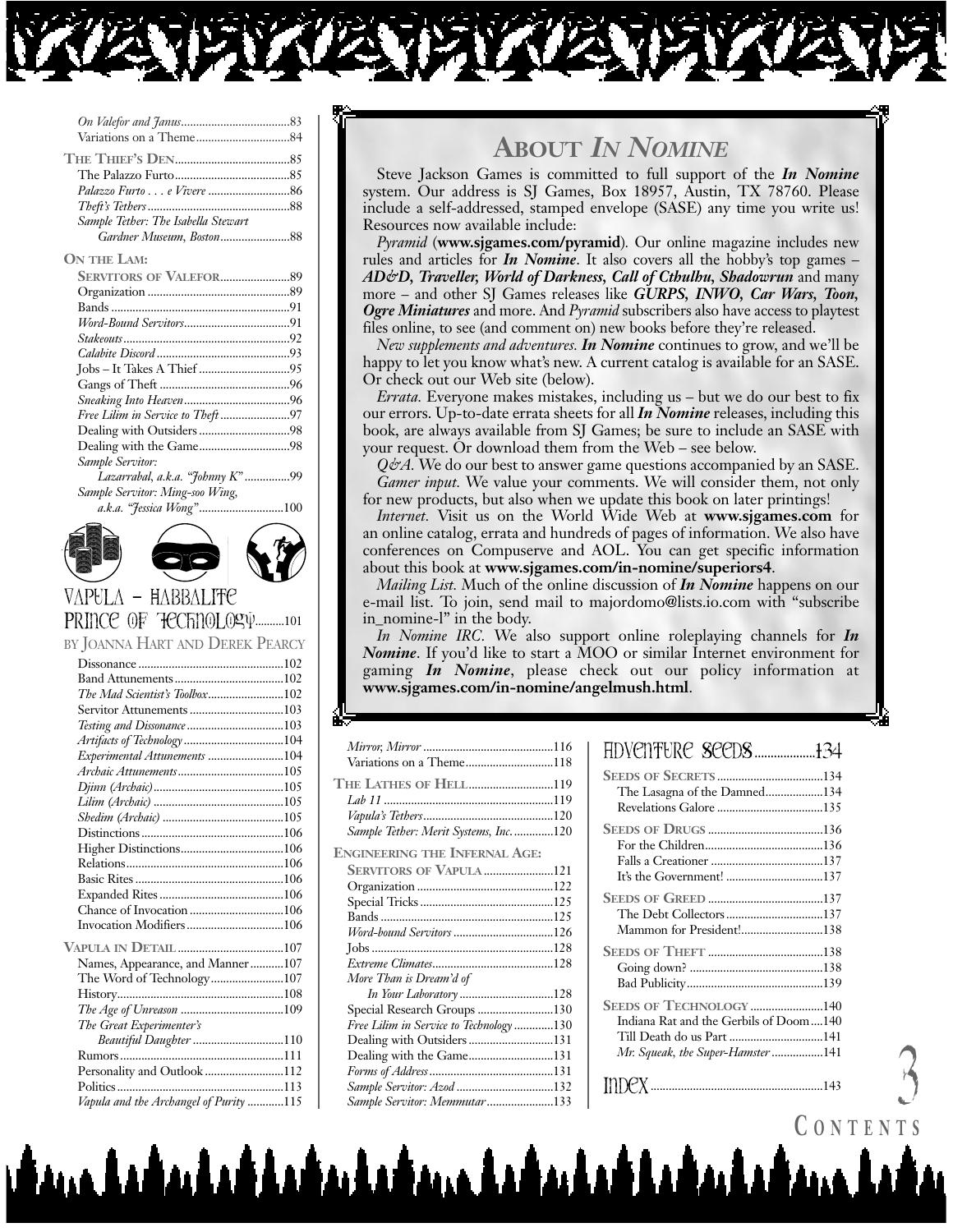# Introduction

# **WHAT'S MINE IS MINE, AND WHAT'S YOURS IS MINE**

That could be the motto for all the Demon Princes in this book. Alaemon, the Demon Prince of Secrets, is wrapped in a web of conspiracies and riddles. He knows everyone's dirty little secrets, including *yours*. Fleurity, the Demon Prince of Drugs, is The Man; he's got the supply, but he's more than willing to share. Mammon, the Demon Prince of Greed, has all the riches anyone could want . . . unless you're the Demon Prince of Greed. He wants *yours* too. For Valefor, the Demon Prince of Theft, *having* is less important than *taking*. And Vapula, the Demon Prince of Technology, just wants to unravel the secrets of the universe, even if he has to unravel the Symphony itself in the process. All of creation is his laboratory, and everything in it is his test subject.

he normal American of the "pure blooded" majority goes to bed every night with the uneasy feeling that there is a burglar under the bed and gets up every morning with the sneaking fear that his underwear has been stolen.

- H.L. Mencken, Baltimore Evening Sun, July 16, 1923

Greedy, covetous, paranoid, obsessed, and megalomaniacal, five of the most self-centered Demon Princes in Hell are presented here in all their selfish glory. Fighting the War is less important to these Superiors than promoting themselves, which makes their Servitors some of the most insidious Diabolicals you'll find, in Hell or on Earth.

#### **NEW AND IMPROVED**

**I NTRODUCTION**

As with the other books in the "Superiors" series, the Superiors detailed herein have appeared previously. Valefor and Vapula are found in the *In Nomine* rulebook, Alaemon was described in the *Game Master's Pack*,

introduced in *Heaven and Hell*. The writeups in this book are much lengthier, adding new attunements, details of their histories, personalities, and organizations, and offering sample Servitors, adventure seeds, and other materials which will flesh these Superiors out and make them a vibrant part of your campaign.

In some cases, information here is different from the original material. These are clarifications (or in some cases, errata), and supersede previous writeups. This book contains the latest *definitive* information about each Demon Prince, and represents official canon. (Which does not preclude any GMs from changing things as they see fit, of course.)

One clarification now found in all descriptions of Band Attunements: some are marked "(restricted)." This means that that Band Attunement is explicitly resonance-based, and thus cannot be taken by any Servitor of a different Band (see *In Nomine*, p. 36). *Only* a Djinn can have Alaemon's Djinn of Secrecy attunement, for example.

Some Band Attunements are "partially restricted," which means that other Servitors can acquire these attunements, but certain effects are only available to that Band. (See Vapula's Balseraph of Technology attunement, p. 102, for an example.)

## **MINOR SUPERIORS**

Fleurity first appeared in *Night Music*, and Mammon was by the Archangels and Demon Princes who are currently preeminent. This book features three "minor" Superiors: Alaemon, Prince of Secrets; Fleurity, Prince of Drugs; and Mammon, Prince of Greed. Minor Superiors are still Superior, but they are not as active in celestial politics. They may have fewer Servitors, more reclusive natures, or their Words may be on the decline. Because they do not have the global presence and impact on the War of their more prominent peers, minor Superiors do not appear in the main rulebook, and are not mentioned in as much detail, if at all, in most *In Nomine* supplements. It's intended that they be easy to replace or write out of your campaign entirely if you wish – though all are quite suitable to occupy a *prominent* place in your campaign, if they appeal to you! There is more than enough information here to permit player characters who serve these Princes, but keep in mind that in the official *In Nomine* universe, they are lesser players in the War, and often disregarded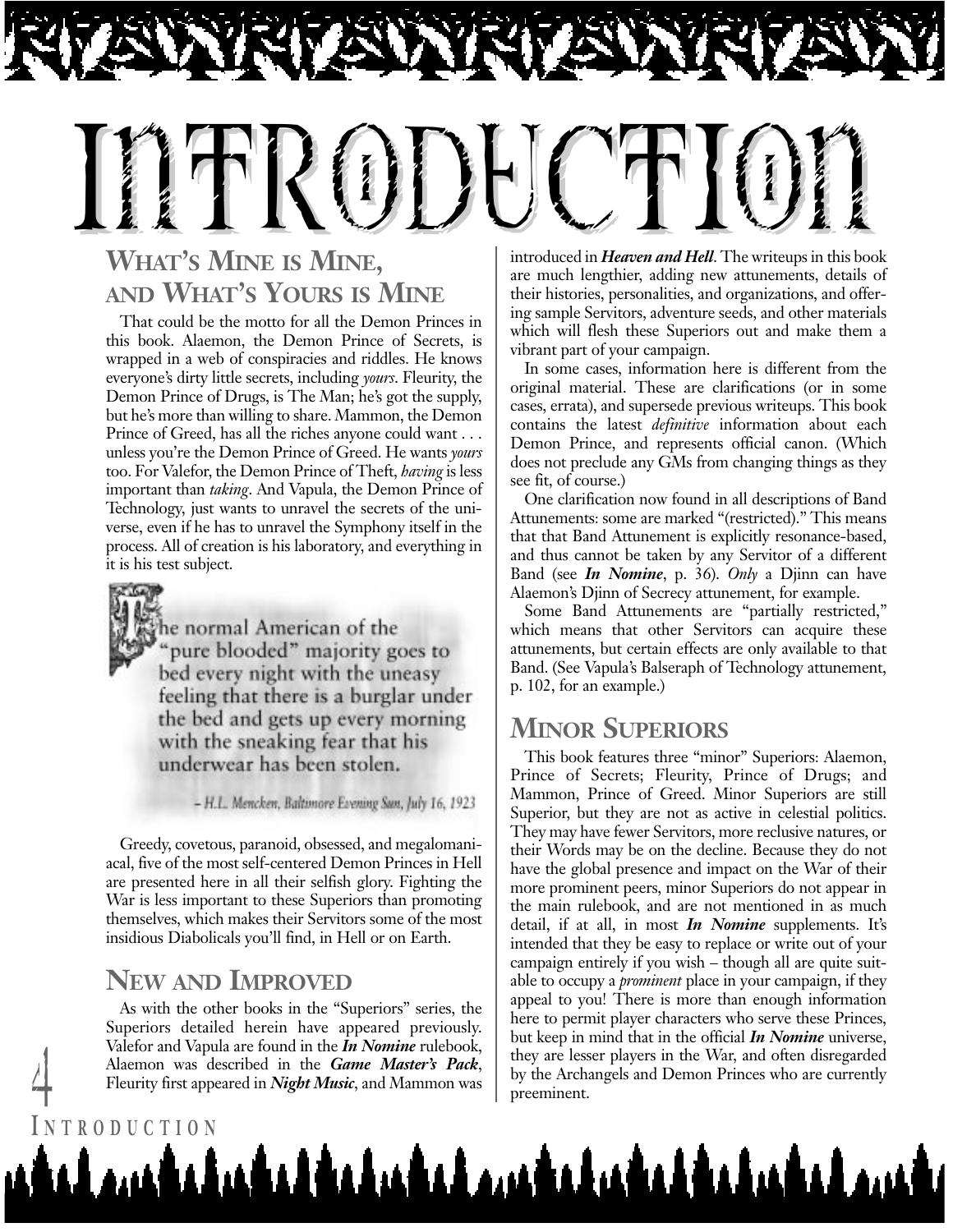

#### *The Revolution*

The Revolution was born in the Cold War of the 20th century, and the 20th century's rejection of more spiritual, religious, or mystical orders and societies. Where an Order or Lodge might form the core of a secret society in the 1800s, in the 1900s an intelligence network or coalition of moles listened, waited, and learned. The Revolution encouraged, supported, and emulated these hidden agendas.

The Revolution is organized into cells of four with one leader, each cell member being the leader of a subordinate cell down the line, so that no one member of the Revolution knows more than his four immediate subordinates, his two peers and his superior. Information passes up and down the line this way. The Revolution's aims are almost painfully simple compared to some other secret societies. Infiltrate. Listen. Understand. And wait. They do this on Earth in any number of mortal organizations. They do this in Hell throughout the Domains where politics reign. The Revolution works among the Media, slides into Kronos' Archive, waits in the factions of Factions, and dares to play the game with the Game itself.

As for the Revolution's goals . . . some say they fight the remnants of Gebbeleth's forces. Some say they want to reclaim Stygia for Secrets alone. Some whisper they want to overthrow Lucifer himself. No one is sure, of course. No one but Alaemon himself.

#### *The Black Crescent*

**A LAEMON**

If most organizations among the Conspiracy are fronts and dodges to throw other Princes off the scent, the Black Crescent stands alone. As much secret society as open organization, the Black Crescent serves as Alaemon's internal security. Rather than infiltrate mortal or infernal society directly, they infiltrate the secret societies. There they serve, paragons of loyalty, infiltrating and reporting like any other Alaemite member. However, using a series of prearranged drops and codes, they also report on that Society's activities and members. Those reports filter through the Black Crescent, building cases against traitors to Alaemon and gathering or falsifying evidence to present to the Game.

The Black Crescent is Alaemon's dagger, though even Alaemon can't be certain they don't serve someone else as well. "Patience" is this organization's byword. They can take years to build their case up and never move until they're completely ready. There is a rumor that one of the "ineffectual" Dukes of Secrets is actually Alaemon's lieutenant in charge of the Black Crescent, though that seems unlikely given Alaemon's paranoia.<br>
Gamesters who refuse to be distracted.

*It's a frightening line of work. I go where they tell me. I'm good at working my way into corporate America. Burying myself deep so that twice a week I can tell my true love everything I've learned. If I'm caught, they'll disavow all knowledge of me. But the work is so important, and they tell me I'm so good at it . . .*

*– Ellen Weiss, Revolutionary*

#### **DEALING WITH OUTSIDERS**

If you're outside the Conspiracy, you'll be the first against the wall when it all comes to a head. It's as simple as that. Oh, no one ever says that to an outsider, but it's what the Alaemish think. Of course, who's outside and who isn't? Can you be sure that Balseraph is really working for the War, or that Lilim for Lust? Maybe they're *really* in the Conspiracy too . . .

#### **DEALING WITH THE GAME**

The Game is at once the staunch ally and the antithesis of Secrets. Presenting a helpful face, the Conspirators have a tendency to betray each other to the Game at the drop of a hat, trying to give the Game bigger fish to fry. Alaemon's Servitors as a whole try to implicate other Princes and their Servitors whenever possible, to keep the Game off the scent (or without proof). And several Alaemites are devoted to finding out bribes and corruption within the Game, hanging onto information and building files and records with which to blackmail